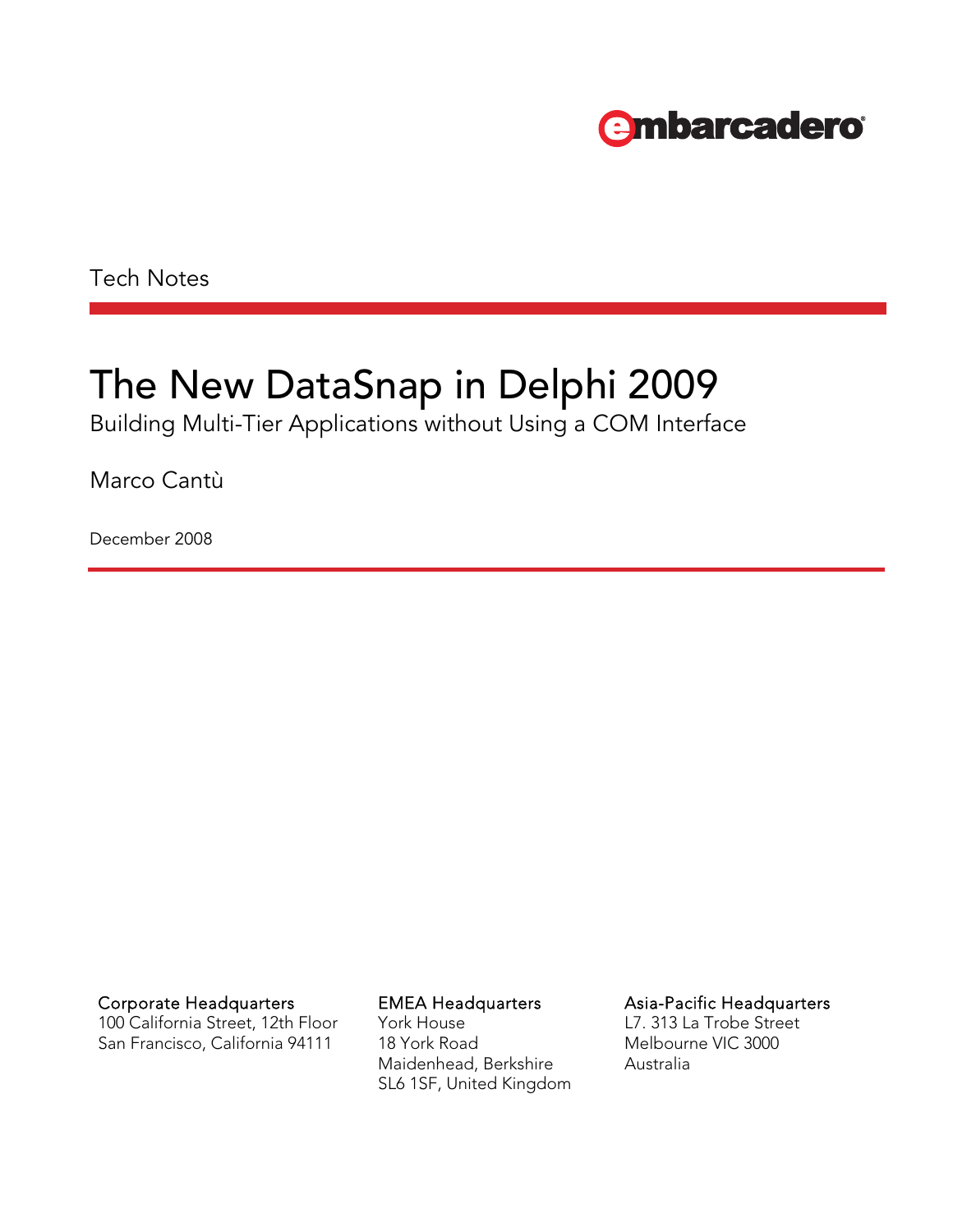### **INTRODUCTION**

For a long time Delphi has included a technology for building multi-tier database applications. Formerly known as MIDAS and later as DataSnap, Delphi's multi-tier technology was based on COM, even if the remote connectivity could be provided by sockets and HTTP, instead of DCOM. For some time, it even supported CORBA--a slightly modified version that provided SOAP connectivity.

Delphi 2009 still includes the classic DataSnap, but provides a new remoting and multi-tier technology as well. It is partially based on the dbExpress architecture. This new technology is still called DataSnap, but to avoid confusion is generally referenced as "DataSnap 2009".

## BUILDING A DATASNAP 2009 DEMO

Before I get into too many details, let me start with a simple three-tier database-oriented demo. This will help clarify a few points and also cover differences from the previous version.

#### BUILDING A SERVER

The first step is building a DataSnap 2009 server application. This can be a standard VCL application, to which you add a server module (found in the Delphi Files page of the New Items dialog box and not in the Multitier page):

#### Figure 1 Creating a Server Module in Delphi 2009

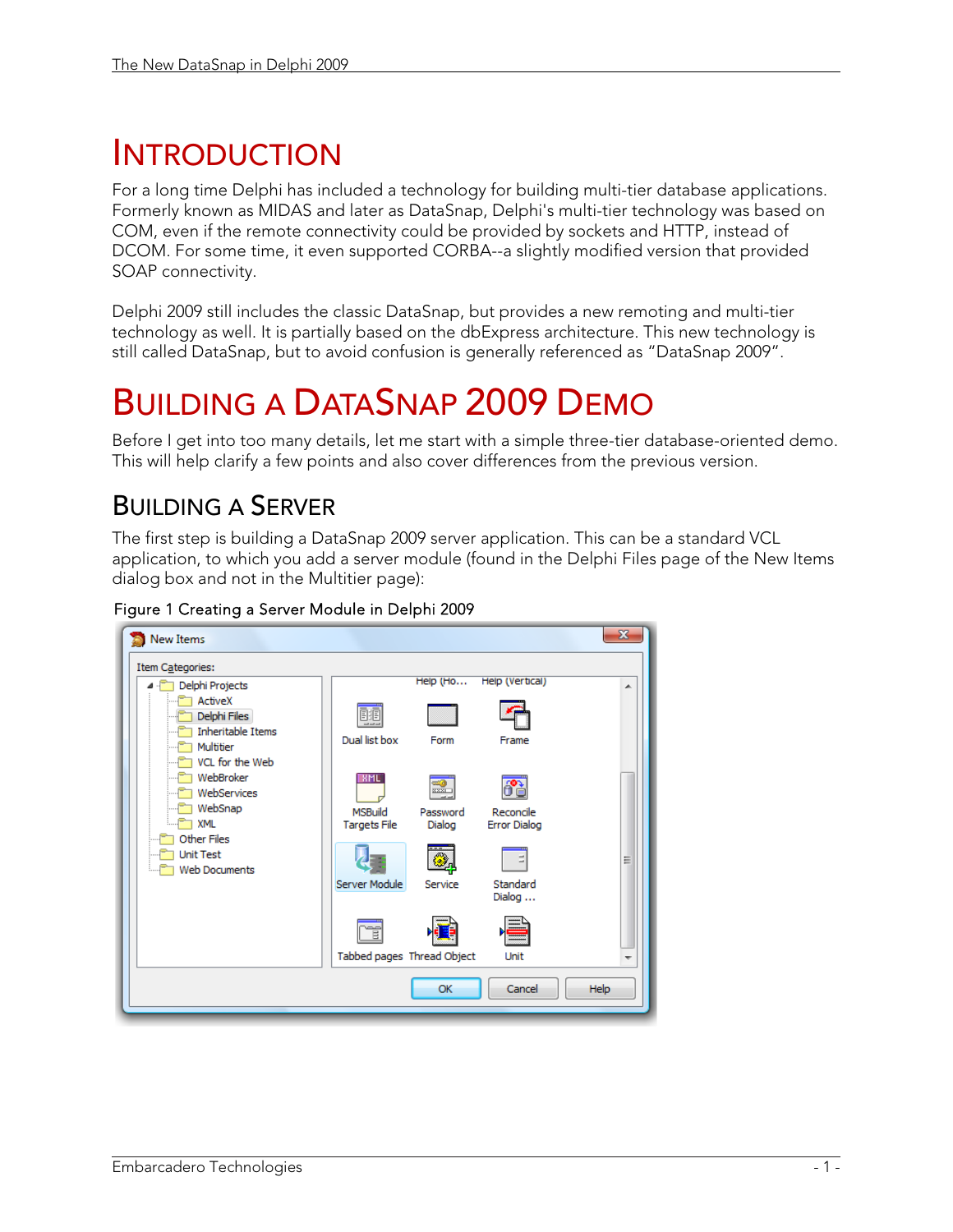To the server module (but we could also have used a standard data module) you generally add the dbExpress components to connect to the database server, plus a dataset provider to expose the given datasets:

```
object IBCONNECTION: TSQLConnection 
  ConnectionName = 'IBCONNECTION'
DriverName = 'Interbase'
 LoginPrompt = False 
   Params.Strings = ( 
     'DriverName=Interbase' 
     'Database=C:\Program Files\...\Data\Employee.GDB') 
end 
object EMPLOYEE: TSQLDataSet
CommandText = 'EMPLOYEE'
  CommandType = ctTabl eSQLConnection = IBCONNECTION
end 
object DataSetProviderEmployee: TDataSetProvider
   DataSet = EMPLOYEE 
end
```
This server module is built in a very similar way as it has been in the past. What is new is the need to include three new components that provide configuration and connectivity in place of the COM support (which is totally gone). The three components are:

- DSServer, the main server configuration component, which is needed to wire all the other DataSnap 2009 components together.
- DSServerClass, a component needed for each class you want to expose. This component is not the class you make available, but acts as a class factory to create objects of the class you want to call from a remote client. In other words, the DSServerClass component will refer to the class that has the public interface.
- DSTCPServerTransport, a component that defines the transport protocol to be used (this is the only protocol directly available in Delphi 2009) and its configuration, such as which TCP/IP port to use.

In the demo these components are in the main form of the server, configured as follows:

```
object DSServer1: TDSServer 
   AutoStart = True 
  HideDSAdmin = False
   OnConnect = DSServer1Connect 
  OnDisconnect = DSServer1Disconnect
end 
object DSTCPServerTransport1: TDSTCPServerTransport 
  Pool Si ze = 0 Server = DSServer1 
   BufferKBSize = 32 
end 
object DSServerClass1: TDSServerClass
   OnGetClass = DSServerClass1GetClass 
   Server = DSServer1 
  LifeCycle = 'Session'
end
```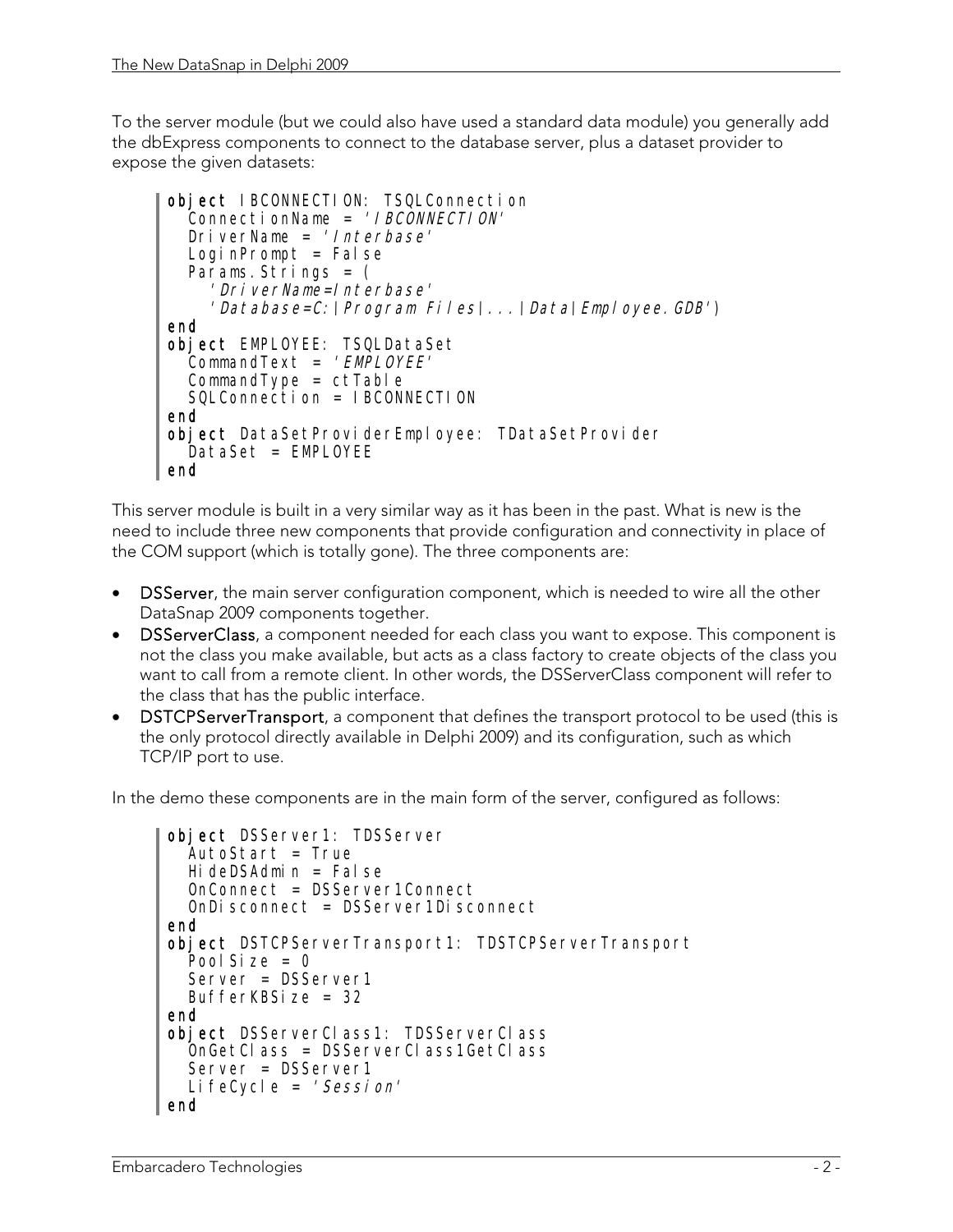We'll get to some of the details of these properties later on. The reason you don't see the value of the TCP/IP port in the listing above is that I've not modified the default value of 211. The only Delphi code you need to write is the "class factory" code that you need to connect the DSServerCI ass1 component to the server module exposing the providers:

```
procedure TFormFirst3Tier2009Server.
  DSServerClass1GetClass(DSServerClass: TDSServerClass;
  var PersistentClass: TPersistentClass);
begin 
  PersistentClass: = TDSFirst3TierServerModule;
end;
```
This is all you need for the server. I added a logging statement to the method above, as well as to the event handlers of the OnConnect and OnDi sconnect events of the DSServer component.

Again, there is no need to register it in any way. Simply run it, maybe using the Run | Run Without Debugging command in the Delphi IDE, so you can build the client and connect it to the server even at design time.

### THE FIRST CLIENT

Now that we have a server available, we can move on and build the first client. In the DataSnap 2009 client application, we need to use an SQLConnection component associated with the new DataSnap dbExpress driver and configured with the proper TCP/IP port.

Next we need a DSProviderConnection component, used to refer to the server class, with the ServerCI assName property. This is not the intermediary class factory in the server (DSServerCl ass1), but the actual target of the class factory. In my example, it is the TDSFirst3TierServerModule class.

As with a traditional DataSnap application, the ClientDataSet component can use the provider to fetch (and update) the remote dataset. First, you have to assign the RemoteServer property of the ClientDataSet, picking the DSProvi derConnection1 component from the drop-down list. Next, you can select the DataSetProvi derEmployee provider from the drop down of the Provi derName property, populated with all exported DataSetProvider components of the remote data module.

This is a summary of the properties of these components, including a DataSource used to display the database table in a DBGrid:

```
object SQLConnection1: TSQLConnection 
 DriverName = 'Datasnap'
end 
object DSProviderConnection1: TDSProviderConnection
  ServerClassName = 'TDSFirst3TierServerModule'
  SQLConnection = SQLConnection1
end 
object ClientDataSet1: TClientDataSet 
  ProviderName = 'DataSetProviderEmployee'
  RemoteServer = DSProviderConnection1
```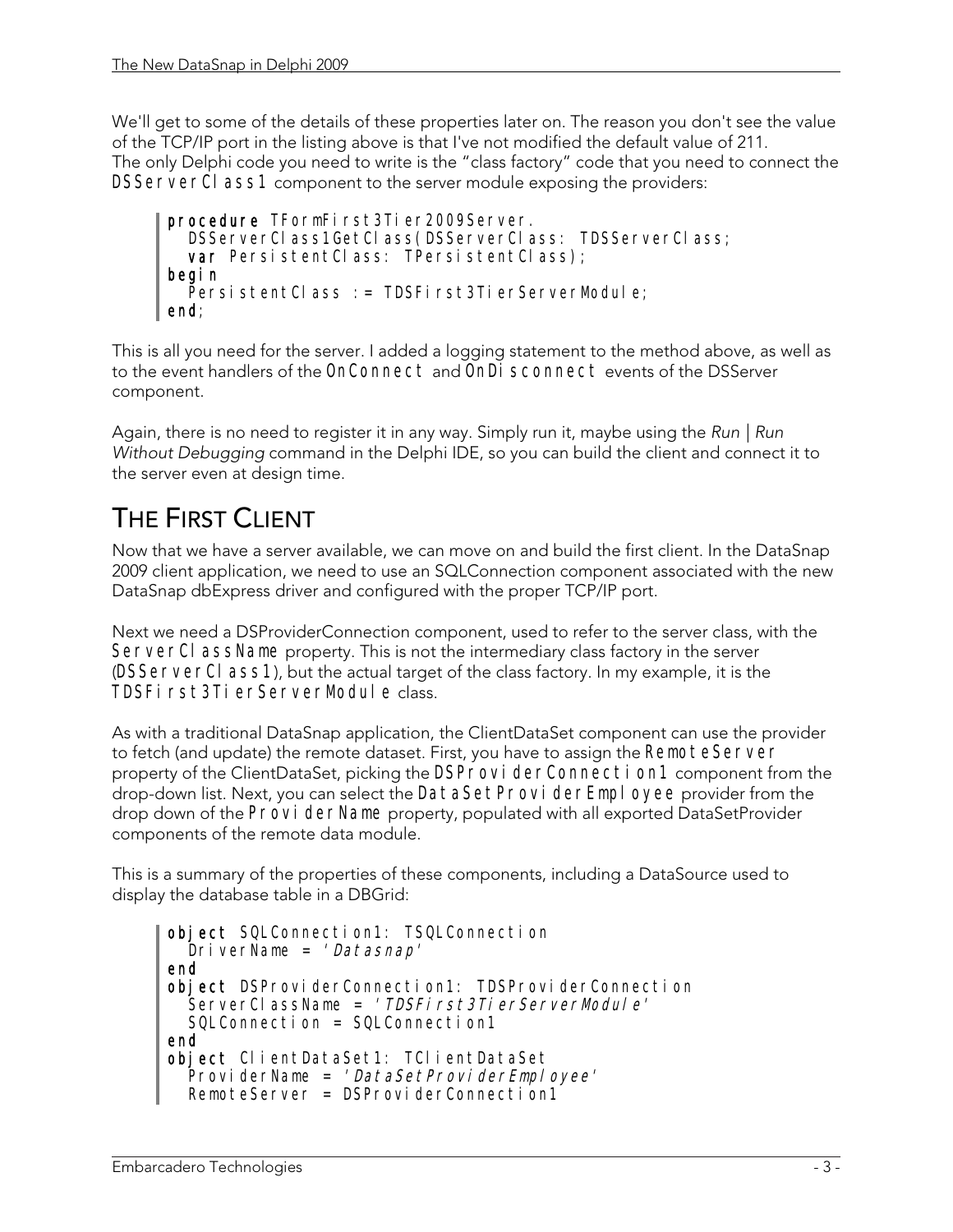```
end 
object DataSource1: TDataSource 
   DataSet = ClientDataSet1 
end
```
That's all it takes for an introductory demo. Now if you run the server first and the client next, you can press the Open button of the client and see the database data. Also notice the log produced by the server, shown in Figure 2:





## FROM DATASNAP TO DATASNAP 2009

Compared to the traditional DataSnap application, there are a few significant differences, more related to the architecture and deployment than the actual code you have to write:

- There is no COM involved for the development of the server. Even if a client could already use sockets in the past, a socket-to-Com mapping service was required on the server. Now the client and server applications communicate directly over TCP/IP.
- As a side effect, you don't have to register the server, nor run any helper service on it. All the server has to provide to the client is an open TCP/IP port the client can reach
- You must manually run the application on the server, or create a service for it. In the past the COM support implied the server application would be started as needed.
- The server implementation is slightly more complicated in terms of components, but there is very little code behind the scenes, as for the COM counterpart.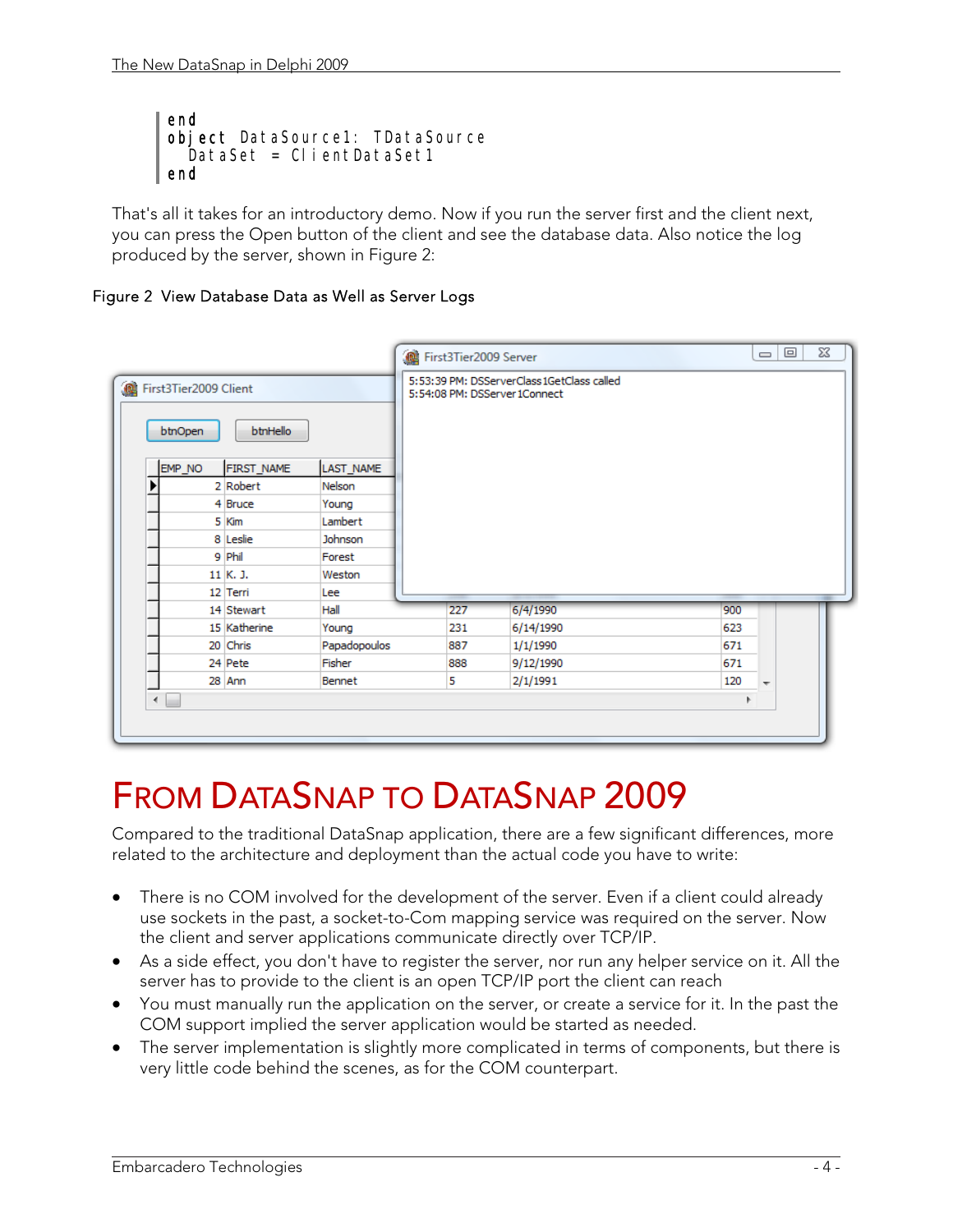- The client implementation is almost identical, as we need a standard SQLConnection component, in place of a specific connection object.
- On the server side, the TDSServerModul e class inherits from TDataModul e, including the I AppServer interface (the same interface used in the past by a COM-based TRemoteDataModule) and enabling the \$MethodInfo compiler directive.
- As the client-side dbExpress driver is a pure 100% Delphi driver, you don't need do deploy any DLL on the client computer, even if you are using dbExpress for the connectivity.

Pay a lot of attention when closing the server application. Unlike in the COM architecture, which warns you about pending connections, a DataSnap 2009 server will seem to close, but won't until there are no remaining connections to it. However, even after the connections have been closed it will remain running in memory, even if the main form is gone. You'll need to use Task Manager (or Process Explorer) to terminate the server. You might think that closing all existing client applications will be enough, but it is not: The Delphi IDE, in fact, can open a connection to the server even automatically, for browsing its exposed classes and methods. Be sure to close any SQLConnection to the server before stopping it.

### ADDING SERVER METHODS

As in the past, you can write methods in the server that can be called by the client. These were based on COM, so you had to add interfaces to the type library and implement them in the server objects, and call the methods using COM dispatch interfaces on the client. In DataSnap 2009 the remote methods calls, or server method calls, are based on Delphi's RTTI. Notice, however, that parameters passing is based on dbExpress parameter types, and not on Delphi language types.

You can have multiple server side classes that expose methods, but to continue with the simple project I've already built, I added an extra method to the server module class (in the server application), using the following code:

```
type 
   TDSFirst3TierServerModule = class(TDSServerModule) 
     IBCONNECTION: TSQLConnection; 
     EMPLOYEE: TSQLDataSet; 
    DataSetProviderEmployee: TDataSetProvider;
   private 
     { Private declarations } 
   public 
    function GetHello: string;
   end; 
function TDSFirst3TierServerModule.GetHello: string;
begin 
   Result := 'Hello from TDSFirst3TierServerModule at ' 
     + TimeToStr (Now); 
end;
```
To enable remote invocation you have to connect the class for which you want to expose methods to a DSServerClass factory. (In this case, we've already done so in the database portion of the demo). The second requirement is to use a class that is compiled with the \$MethodInfo directive turned on, but this already takes place in the declaration of the base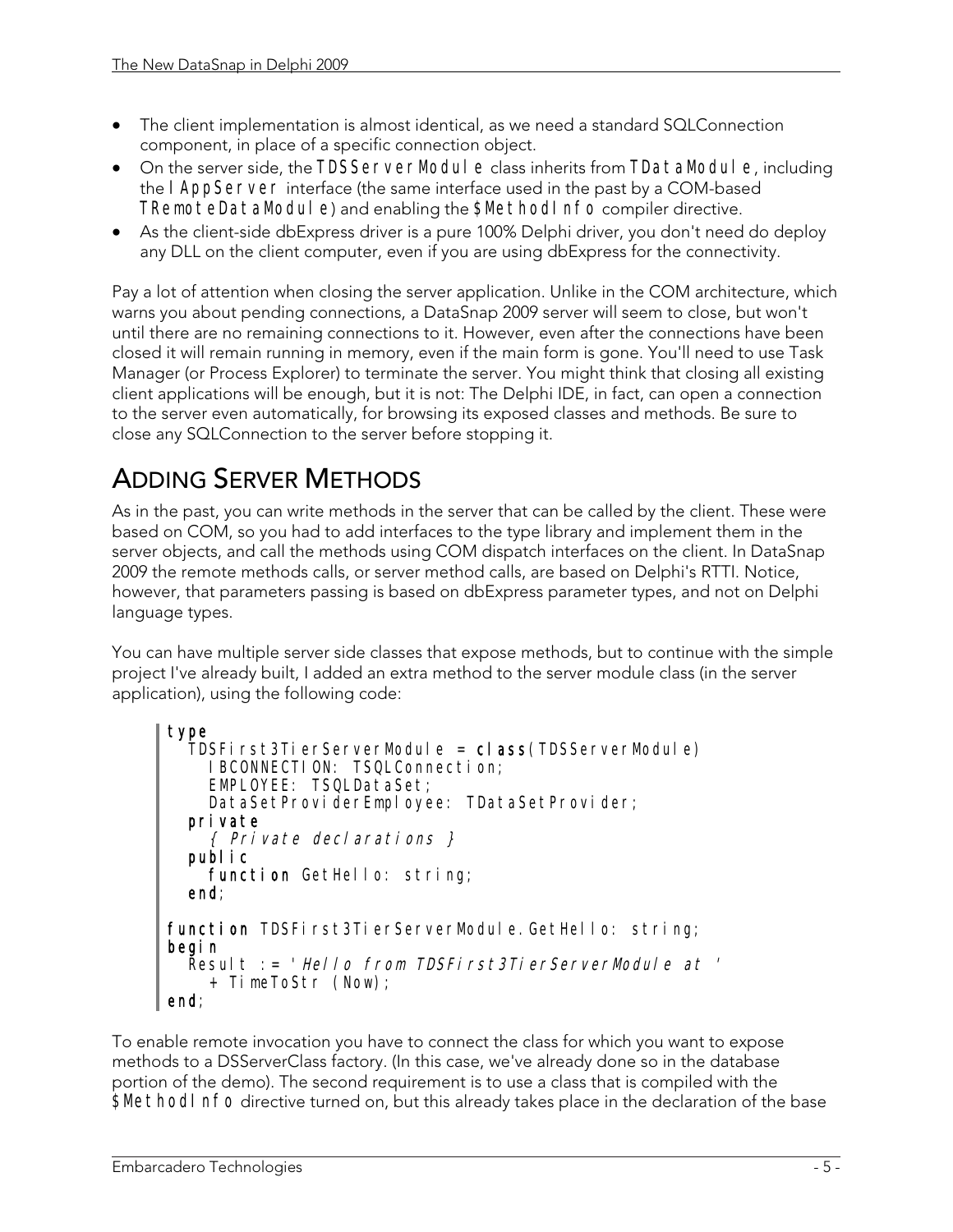TDSServerModul e class. This means that, in practice, all we have to do is to add a public method to the server module, and everything else will work.

How do we call this server method from the client application? There are basically two alternatives. One is to use the new SqlServerMethod component and call the server method as if it was a stored procedure. The second is to generate a proxy class in the client application and use this proxy class to make the call.

In the following client demo I've implemented both approaches. For the first, I've added an SqlServerMethod component to the form of the client, tied it to the connection, picked a value for the ServerMethodName property in the Object Inspector (among the many available, as the standard I AppServer interface methods are listed as well), and checked the value of the Params property. This is a copy of the component settings (which actually include the result of a sample call performed when checking the parameters):

```
object SqlServerMethod1: TSqlServerMethod
   GetMetadata = False 
  Params = < item 
      DataType = ftWideString
       Precision = 2000 
      Name = 'ReturnParameter'
      ParamType = ptResultSize = 2000Value = 'Hello from TDSFirst3TierServerModule...'
     end> 
  SQLConnection = SQLConnection1
  ServerMethodName = 'TDSFirst3TierServerModule.GetHello'
end
```
The native string type is mapped to a string parameter of 2,000 characters. After configuring the SqlServerMethod component, the program can call it using the input parameters (none in this case) and the output parameters (the result) as in a stored procedure or query call:

```
procedure TFormFirst3Tier2009Client.btnHelloClick(
  Sender: T0bject);
begin 
   SqlServerMethod1.ExecuteMethod; 
  ShowMessage (Sql ServerMethod1. Params[0]. Value);
end;
```
To make it easier to write the calling code we can use the second approach I mentioned earlier, creating a local proxy class in the client application. To accomplish this, we can ask the Delphi IDE to parse the interface of the server class and create local proxy class for it, by clicking on the SQLConnection component and selecting the command Generate Datasnap client classes. In the case of this example, Delphi will generate a unit with the following class (from which I've omitted the code of the constructors and the destructor):

```
type 
   TDSFirst3TierServerModuleClient = class 
   private 
     FDBXConnection: TDBXConnection;
```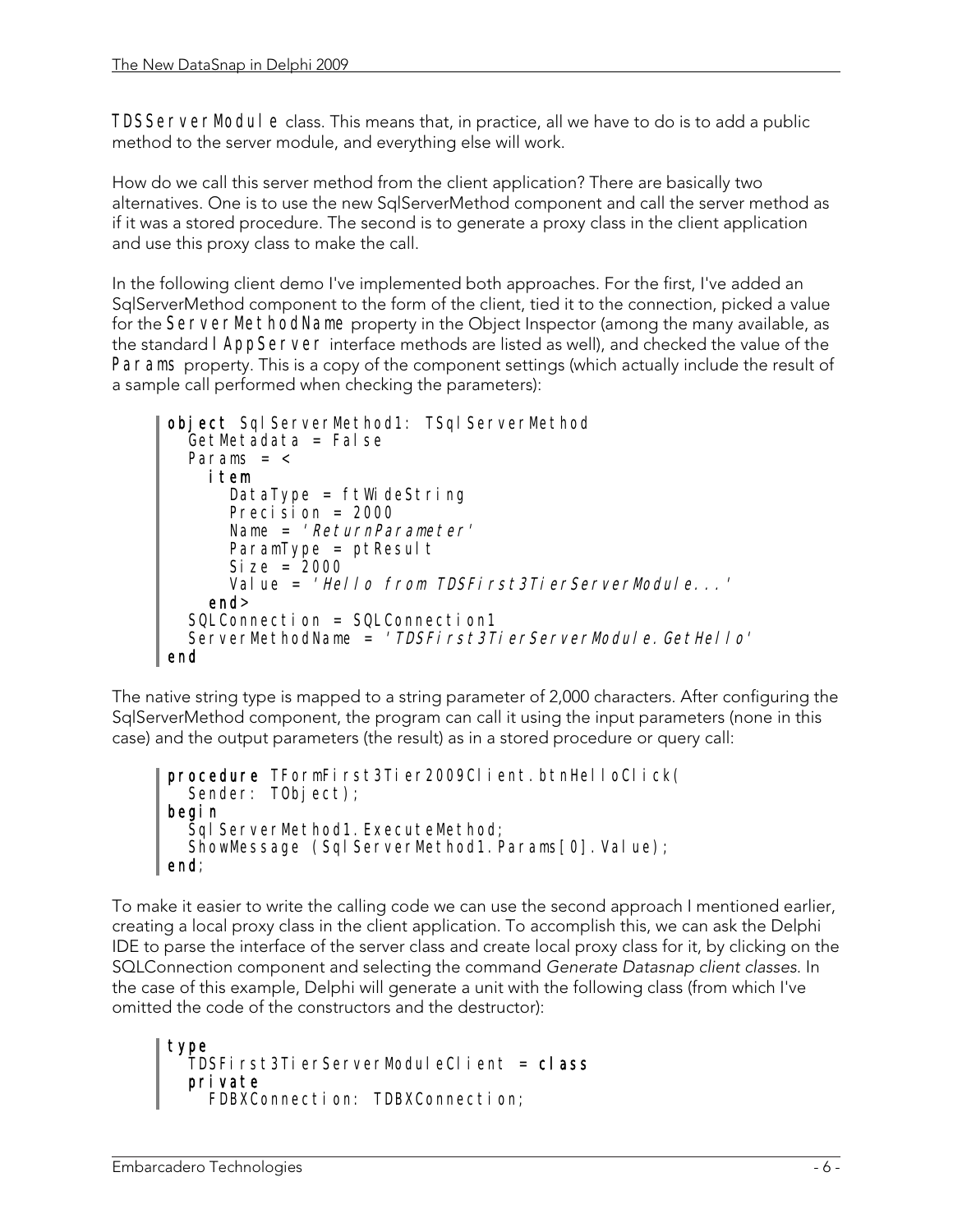```
 FInstanceOwner: Boolean; 
    FGetHelloCommand: TDBXCommand;
   public 
     constructor Create( 
      ADBXConnection: TDBXConnection); overload;
     constructor Create( 
       ADBXConnection: TDBXConnection; 
      AInstanceOwner: Boolean); overload;
     destructor Destroy; override; 
    function GetHello: string;
   end; 
function TDSFirst3TierServerModuleClient.GetHello: string;
begin 
   if FGetHelloCommand = nil then 
   begin 
    \textsf{FGetHel} I oCommand : = FDBXConnection. CreateCommand;
    FGetHel I oCommand. CommandType : =
       TDBXCommandTypes.DSServerMethod; 
    FGetHelloCommand.Text :='TDSFirst3TierServerModule.GetHello';
    FGetHelloCommand.Prepare;
   end; 
  FGetHelloCommand.ExecuteUpdate;
  Result := FGetHelloCommand.Parameters[0].
    Value.GetWideString;
end;
```
The generated code doesn't use the high level SqlServerMethod component, but rather calls directly into the low-level dbExpress implementation objects, like the TDBXCommand class.

Having this proxy class available, the client program can now call the server method in a more language-friendly way, although we do need to create an instance of the proxy class (or create one and keep it around). This code does exactly the same as the previous code based on the SqlServerMethod component:

```
procedure TFormFirst3Tier2009Client.btnHelloClick(
  Sender: T0bject);
begin 
  with TDSFirst3TierServerModuleClient.Create(
    SQLConnection1.DBXConnection) do
   try 
    ShowMessage (GetHello);
  finally
     Free; 
   end; 
end;
```
If the code is actually longer than the previous version, this is because the method we are calling has no parameters, thus making the language binding code less relevant. Still, having a ready-to-use proxy object, we could have written:

ShowMessage (ServerProxyObject.GetHello);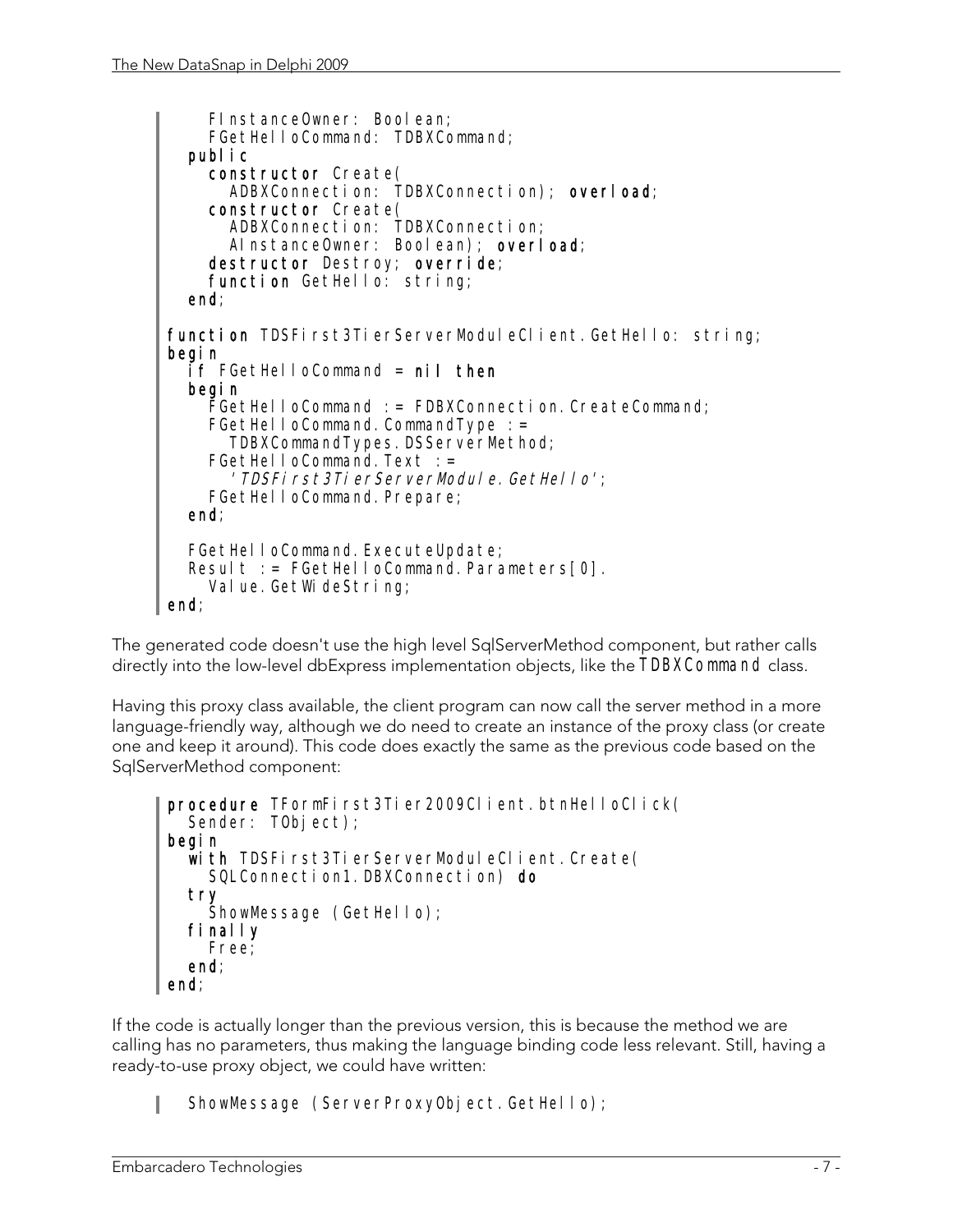## SESSIONS AND THREADING WITH A NON-DATABASE DATASNAP SERVER

If using the I AppServer interface directly is going to be the most common way for using DataSnap 2009, it is possible to use this multi-tier technology for remote method invocation outside of the database context. You can also use the same technology to access database data or perform database operations without using the I AppServer interface, which is fine if all you want to do is read data from the server. If you want to let the client application modify the data and post it back to the server, using custom methods could become tedious compared to the ready-to-use IAppServer interface, implemented by the ClientDataSet and the DataSetProvider components.

In any case, in this second example, I want to create a minimal server exposing a couple of simple classes. In the following sections I'll use this simple server to explore a couple of relevant issues, like server memory management and server (and client) threading.

The first server class (with two methods) I want to publish in the DsnapMethodServer project is the following:

```
{$MethodInfo ON} 
type 
   TSimpleServerClass = class(TPersistent) 
  public 
    function Echo (const Text: string): string;
    function SlowPrime (MaxValue: Integer): Integer;
  end; 
{$MethodInfo OFF}
```
The code of the first method simply echoes the input, repeating its last part, while the second method performs the most classic slow computation. This is the code of the two methods:

```
function TSimpleServerClass.Echo(
   const Text: string): string; 
begin 
  Result := Text + \prime...' +
    Copy (Text, 2, maxint) + '...' +
    Copy (Text, Length (Text) - 1, 2);
end; 
function TSimpleServerClass.SlowPrime(
  MaxValue: Integer): Integer;
var 
   I: Integer; 
begin 
   // counts the prime numbers below the given value 
  Result := 0;
  for I := 1 to MaxValue do
   begin 
     if IsPrime (I) then 
      Inc (Result);
   end;
```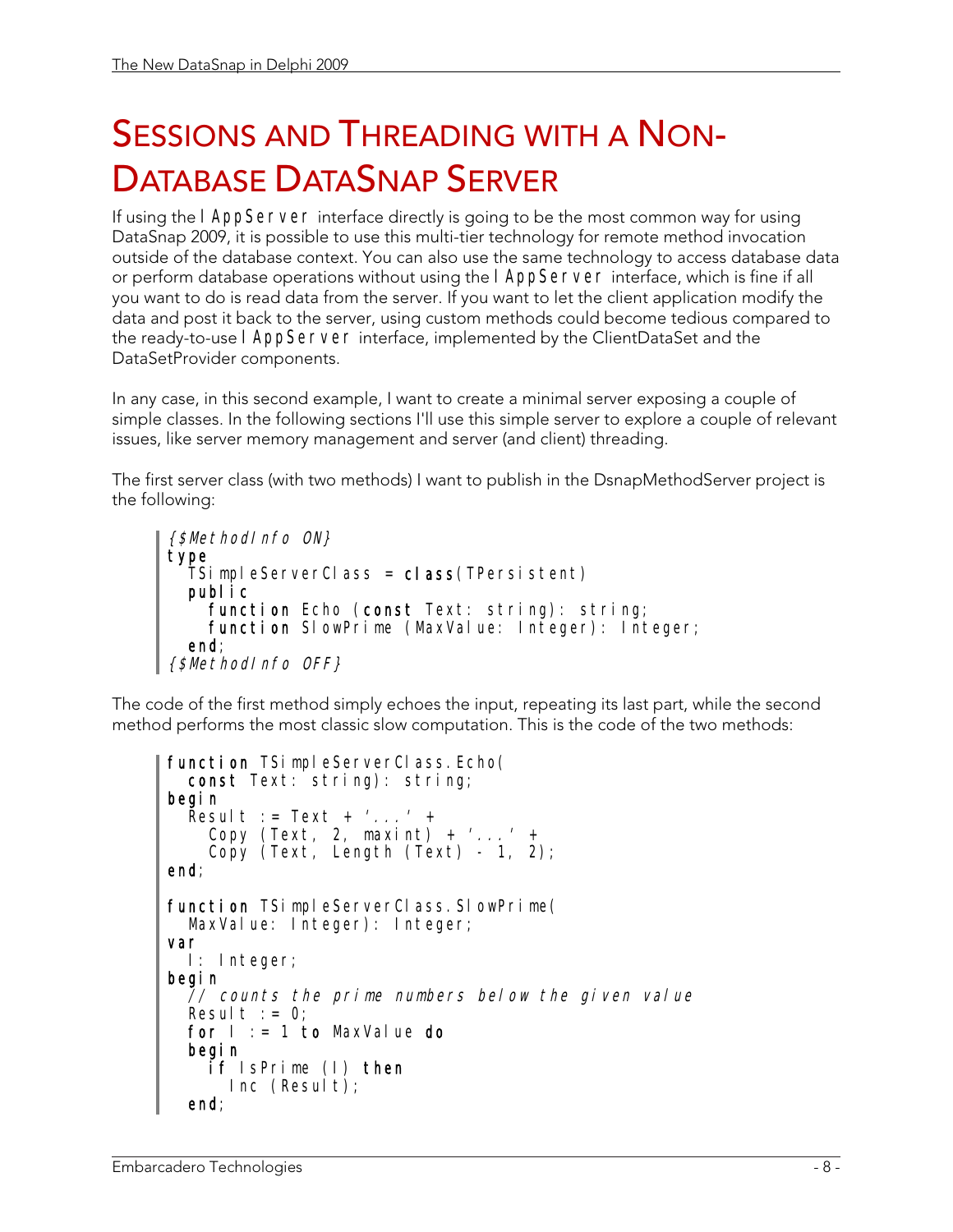#### $\parallel$  end;

I've omitted the extra statements used to log the server operations from the code snippet above.

The server application has only one unit, which defines the main form and two server side classes. The form has the usual DataSnap server components, a DSServer and a DSTCPServerTransport, plus two DSServerClass component, one for each of the classes I want to expose. After compiling the server and starting it, I've let Delphi create a client proxy using the SQLConnection component of a new client application. This is the client proxy class:

```
type 
  TSimpleServerClassClient = class
  private 
     FDBXConnection: TDBXConnection; 
    FInstanceOwner: Boolean;
     FEchoCommand: TDBXCommand; 
    FSI owPrimeCommand: TDBXCommand;
 publ i c
    constructor Create( 
      ADBXConnection: TDBXConnection); overload;
     constructor Create( 
       ADBXConnection: TDBXConnection; 
      AInstanceOwner: Boolean); overload;
 destructor Destroy; override; 
function Echo(Text: string): string;
    function SlowPrime(MaxValue: Integer): Integer;
  end;
```
In the client program, the OnCI i CK event of the button calls the ECho server method, after creating an instance of the proxy, if needed:

```
procedure TFormDsnapMethodsClient.btnEchoClick(
   Sender: T0bject);
 begin 
    if not Assigned (SimpleServer) then 
      SimpleServer := TSimpleServerClassClient.Create ( 
       SQLConnection1.DBXConnection);
   Edit1. Text := SimpleServer. Echo(Edit1. Text);
\blacksquare end;
```
In the example, pressing this button the sample text "Marco" is transformed by the server call into "Marco...arco...co". This is a complete example of how you can create a totally custom server, with no database access involved and no use of the I AppServer interface. This is not the only method invocation technique available in Delphi, as you can use SOAP, socket-based applications, or third-party tools... but having this extra feature on top of the remote database access capability is certainly a plus.

One of the reasons I'm focusing on this example is it helps clarify some relevant features of DataSnap 2009. One of them is how server side objects relate to client proxies or server method invocation. This is better demonstrated by a server object that keeps track of its own state, like the following second server class of the demo project: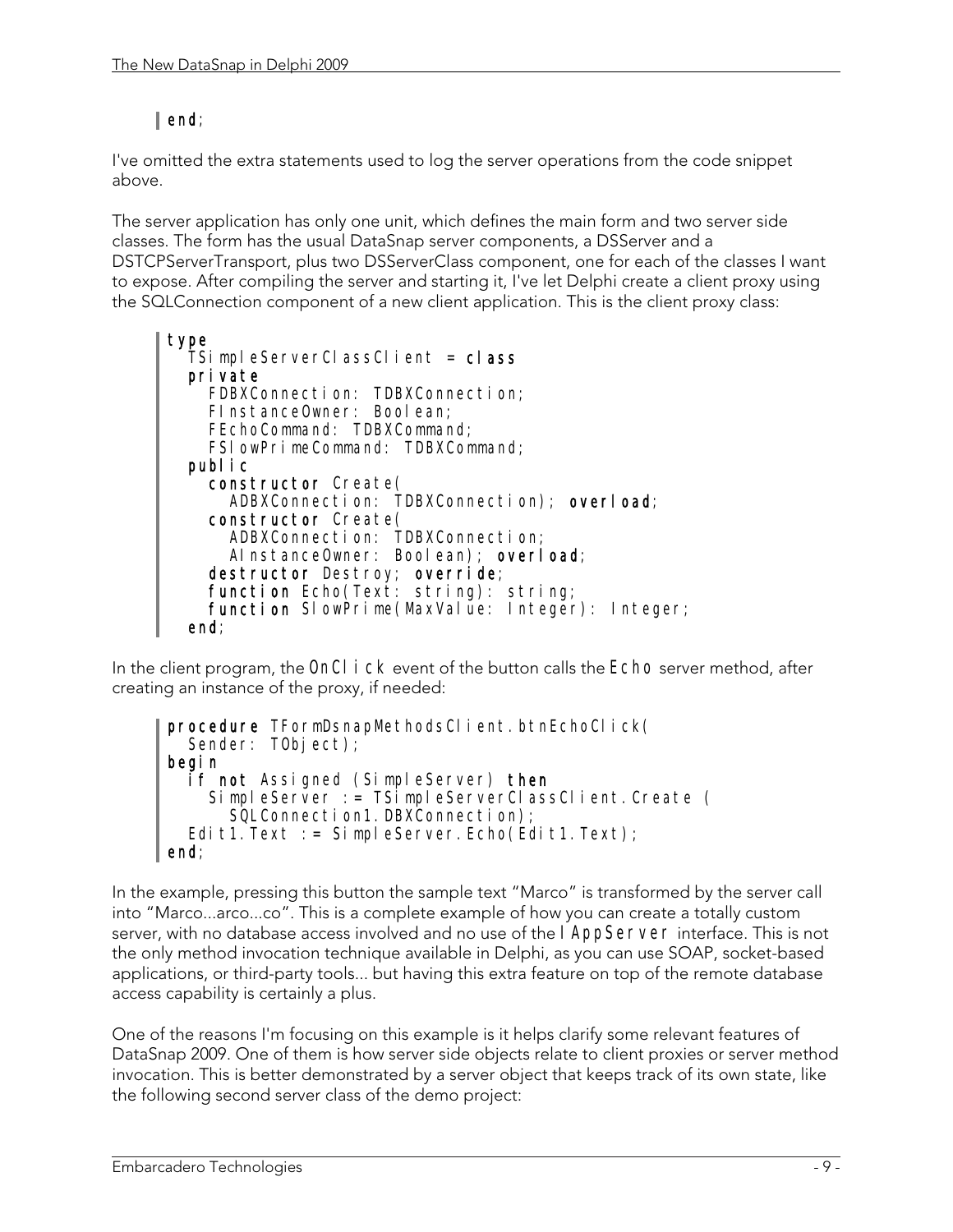```
{$MethodInfo ON} 
type 
  TStorageServerClass = class(TPersistent)
  private 
    FValue: Integer;
  public 
    procedure SetValue(const Value: Integer);
    function GetValue: Integer;
    function ToString: string; override;
 publ i shed
    property Value: Integer read GetValue write SetValue;
  end; 
{$MethodInfo OFF}
```
While the getter and setter methods simply read and write the local field, the ToString function returns both the value and an object identifier based on its hash code:

```
function TStorageServerClass. ToString: string;
begin 
  Resul t := 'Val ue: ' + IntToStr (Val ue) +- Object: ' + IntToHex (GetHashCode, 4);
end;
```
I'll use this method to figure out how the life cycle of server objects work. In this class the property definition only makes sense for the server as it is not exposed to the client. The interface of the corresponding proxy becomes (after removing private fields, standard constructors and destructor):

```
type 
  TStorageServerClassClient = class
 publ i c
   procedure SetValue(Value: Integer);
function GetValue: Integer;
 function ToString: string;
```
Notice that compiling this class produces the following warning, unless you manually mark the method as **override**:

```
Method 'ToString' hides virtual method of base type 'TObject'
```
The goal of this example is to figure out what happens when multiple client applications use the same server. The behavior of a DataSnap 2009 server in such a case depends on the value of the Li feCycl e string property of the DSServerClass component being used.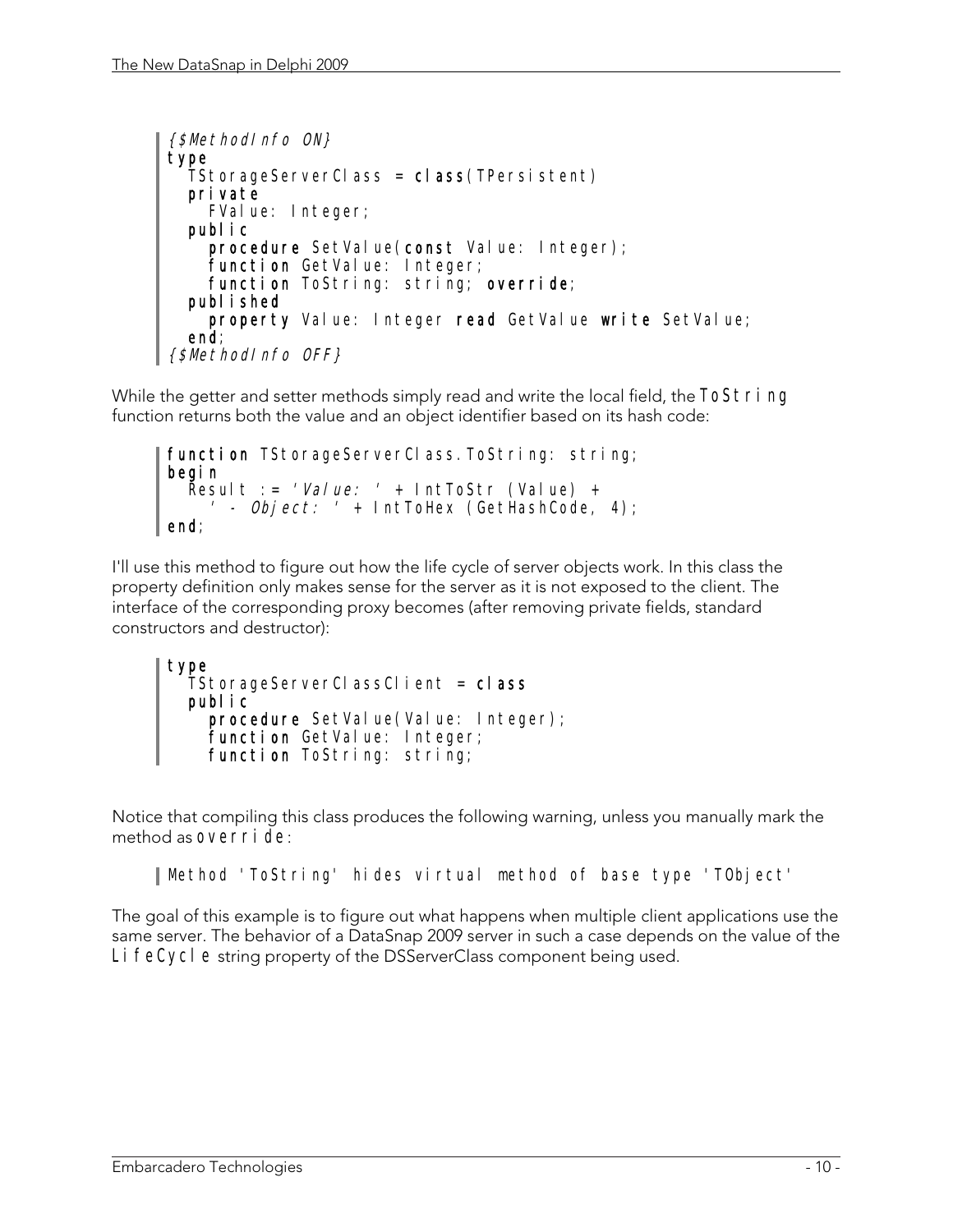### SERVER OBJECTS LIFE CYCLE

The life cycle of DataSnap 2009 server objects depends on the corresponding setting of the related DSServerClass component. The Li feCycl e property of this component can assume the following three string values (which are read from the DSServerClass components when the DSServer object is opened, ignoring any change at runtime):

- Session indicates that the server will create a different object for each client socket connection, that is, a server object for each client. The server objects are released when the connection is closed. Multiple clients will have independent status and separate database access in case the server object is a data module, maybe with its own database connection component. This is the default setting.
- Invocation indicates that a new server object is created (and destroyed) every time the server method is invoked. This is a classic stateless behavior, making the server extremely scalable, but also subject to fetching the same data over and over.
- Server indicates a shared server object, a singleton. Each client will use the same server object instance, the same data, potentially causing synchronization problems (as different client invocations are performed by different server threads). Access to shared server objects must be protected by synchronization techniques (for example using the new TMoni tor record).

Besides using these default settings, you can customize the creation and destruction of server side objects using the OnCreateInstance and OnDestroyInstance events of the DSServerClass component. This can be used to implement server-side object pooling.

### A CLIENT STARTING THE SERVER AND OPENING MULTIPLE **CONNECTIONS**

As a practical example, the DsnapMethods project lets you create multiple client connections from a single instance of a client application (using multiple instances will yield the same result), You can create multiple instances of the form that has the SQLConnection component and store a local instance of the client proxy that is created the first time it is used. Not only can the client create multiple client connections, but it can also start the server program with a given life cycle setting. This is easy to achieve because the client and the server application are on the same computer.

To accomplish this I've added to the unit of the main form of the server a global variable, used to determine the DSServerClass Li feCycl e property:

```
var 
  ParamLifeCycle: string;
procedure TFormDsnapMethodsServer.DSServerClass2GetClass(
  DSServerClass: TDSServerClass;
   var PersistentClass: TPersistentClass); 
begin 
  DSServerCI ass2. Li feCycle : = ParamLi feCycle;
  Log ('LifeCycle: ' + DSServerClass2. LifeCycle);
  PersistentClass := TStorageServerClass;
end;
```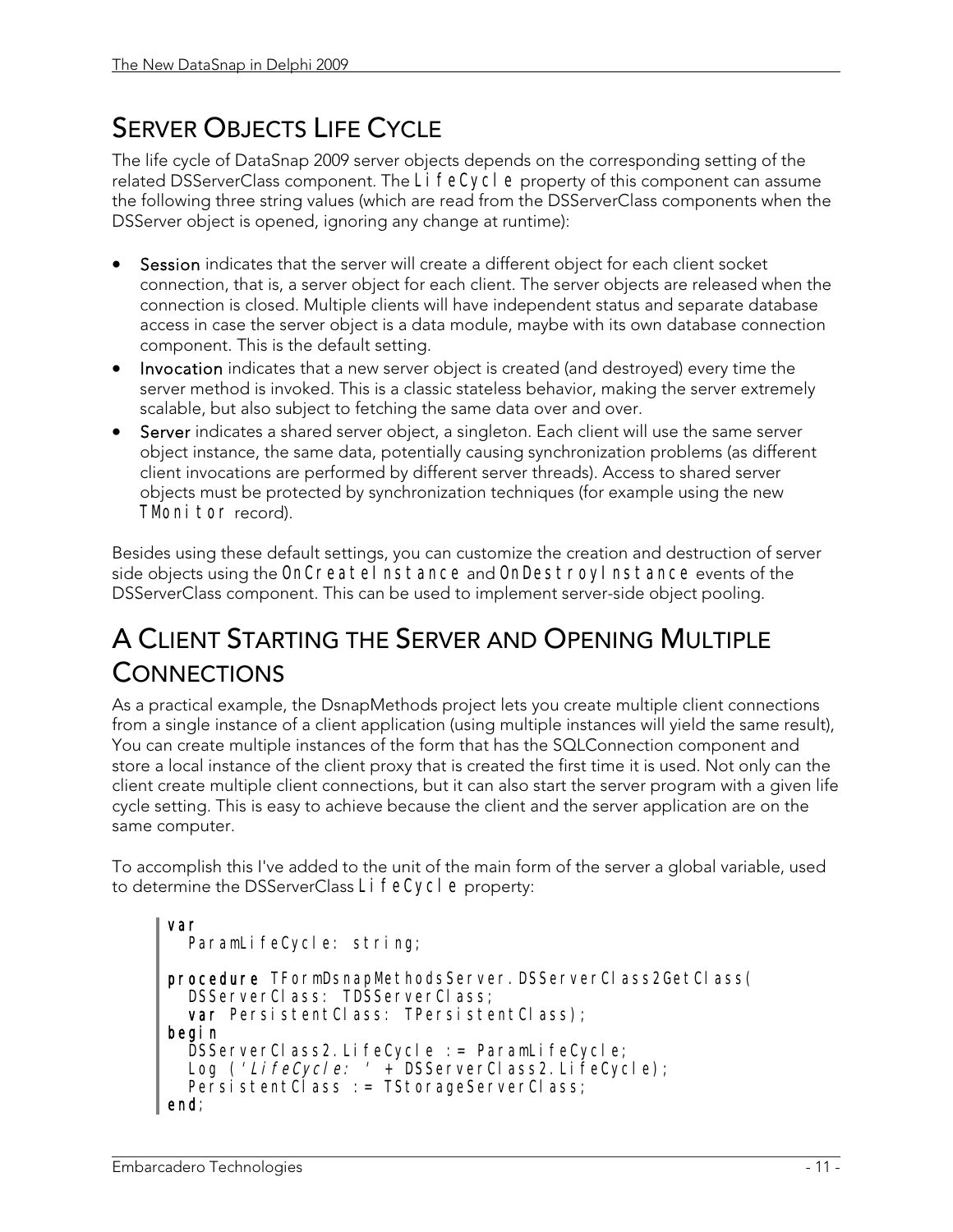The value of the ParamLi feCycl e global variable is initialized using the command line parameters of the server application, which has the following code at the beginning of its project file source code:

```
begin 
  if ParamCount > 0 then
    ParamLifeCycle := ParamStr(1);
  Application. Initialize;
```
With this code available on the server, the main form of the client application (which has no connection, as the connection is configured in the secondary forms) has a RadioGroup with the following values:

```
object rgLifeCycle: TRadioGroup
  \lambda temIndex = 0
  I tems. Strings = (
      'Session' 
      'Invocation' 
      'Server') 
end
```
When clicking on a button, the client program reads the current value and passes it as parameter to the server (notice you cannot run the server twice, as you cannot have the same listening socket at the same port opened by two applications at the same time on a computer):

```
procedure TFormDsmcMain.btnStartServerClick(
  Sender: T0bject);
var 
  aStr: AnsiString;
begin 
  Log (rgLifeCycle.Items[rgLifeCycle.ItemIndex]);
  a\overrightarrow{str} := 'DsnapMethodsServer.exe' +
    rgLifeCycle.Items[rgLifeCycle.ItemIndex];
  WinExec (PAnsiChar (a\bar{S}tr), CmdShow);
end;
```
Now the main form of the client application also has a button used to create instances of the secondary form, which are destroyed when they are closed (in their OnCI OSe event handler), closing the specific connection to the server. Another button is used to log the status of the current client forms:

```
procedure TFormDsmcMain.btnUpdateStatusClick(
  Sender: T0bject);
var 
   I: Integer; 
begin 
  for I := 0 to Screen. FormCount - 1 do
    if Screen. Forms[1]. ClassType = TFormDsmcClient then
      Log (IntToStr (1) + ': ' +
         Screen.Forms[I].ToString); 
end;
```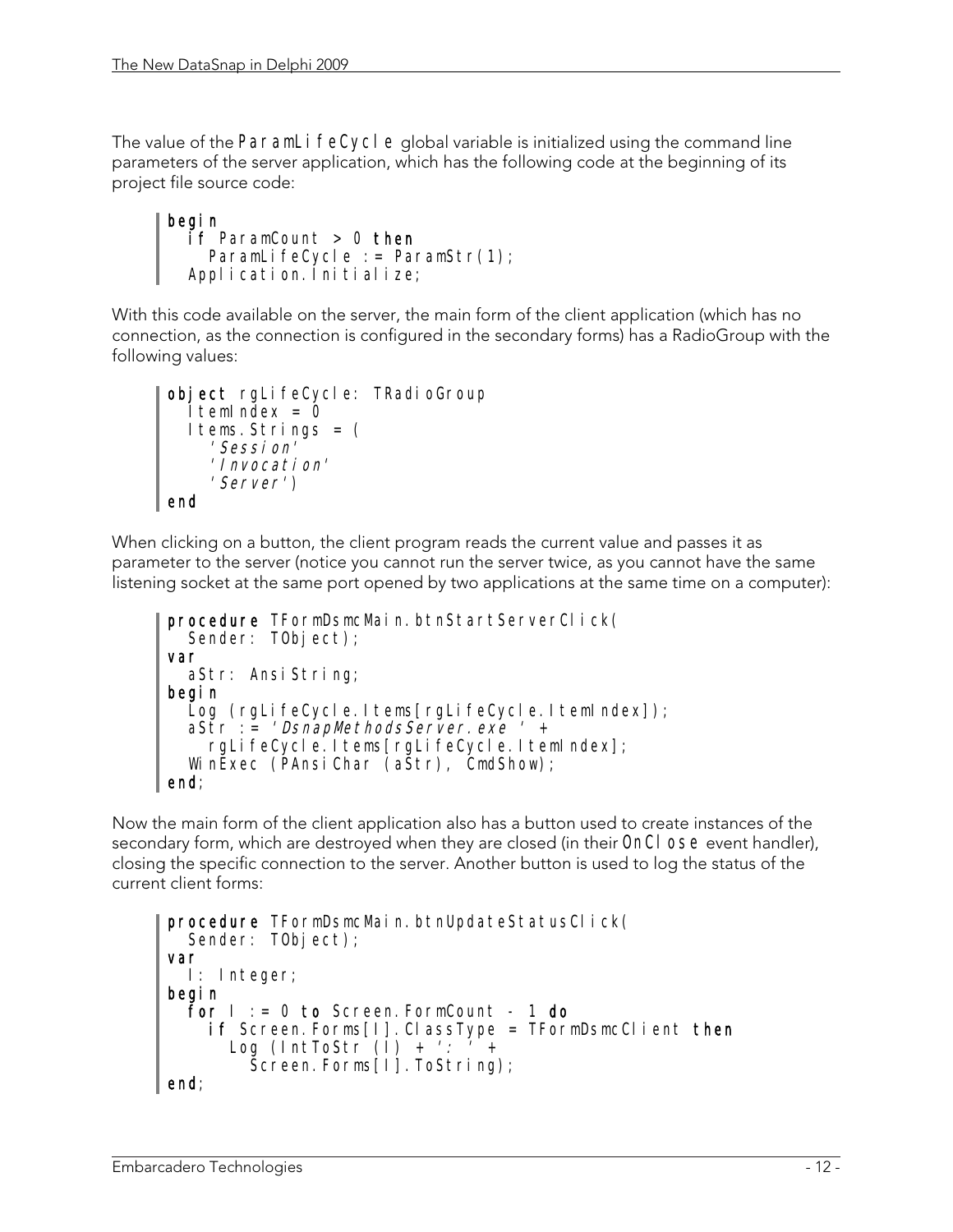When calling ToString for one of the secondary forms, this returns the status of the connected server object, calling its public ToString method:

```
function TFormDsmcClient. ToString: string;
begin 
  InitStorageServer;
  Result := StorageServer. ToString;
end;
```
As a first execution example, I've created the server with the default Session life cycle, opened two client forms, set the values to 3 and 4, and asked for the overall status, with this result:

```
Session 
1: Value: 3 - Object: 1C38400 
2: Value: 4 - Object: 1C384E0
```
In a second execution, I've gone for the Invocation life cycle, and asking for the overall status twice I saw the following output:

```
Invocation 
1: Value: 0 - Object: 1D185B0 
2: Value: 0 - Object: 1D18490 
1: Value: 0 - Object: 1D185C0 
2: Value: 0 - Object: 1D185D0
```
Notice that you are getting a new object for each execution and the objects status is always zero (and any setting will immediately be lost when the object is destroyed immediately after each invocation). Needless to say, this makes sense only for stateless operations.

Finally, I've repeated the same steps (setting values to 3 and 4) with the Server life cycle setting, and this time every client form uses the same server object, with the last value set:

Server 1: Value: 4 - Object: 1E08490 2: Value: 4 - Object: 1E08490

In other words, the practice shows... that the theory is correct! While exploring life cycle configuration in the demo, we've also looked at an example of a client starting the (local) server it needs and of a client with multiple concurrent connections to the server.

# PORTING AN OLD DATASNAP DEMO

Having explored some of the alternatives with using DataSnap 2009, let me get back to the most classic usage scenario, which is a multi-tier database application. We've already seen the steps for creating a brand new DataSnap database application. Now let's focus on an equally relevant issue: porting an existing DataSnap (or MIDAS) application to this new architecture.

As a practical example, I've decided to port the ThinPlus application of Mastering Delphi 2005, which showcases a few capabilities of DataSnap, and lets me cover a more complete example, The example also focuses on what needs to be done to port a COM server invoked from a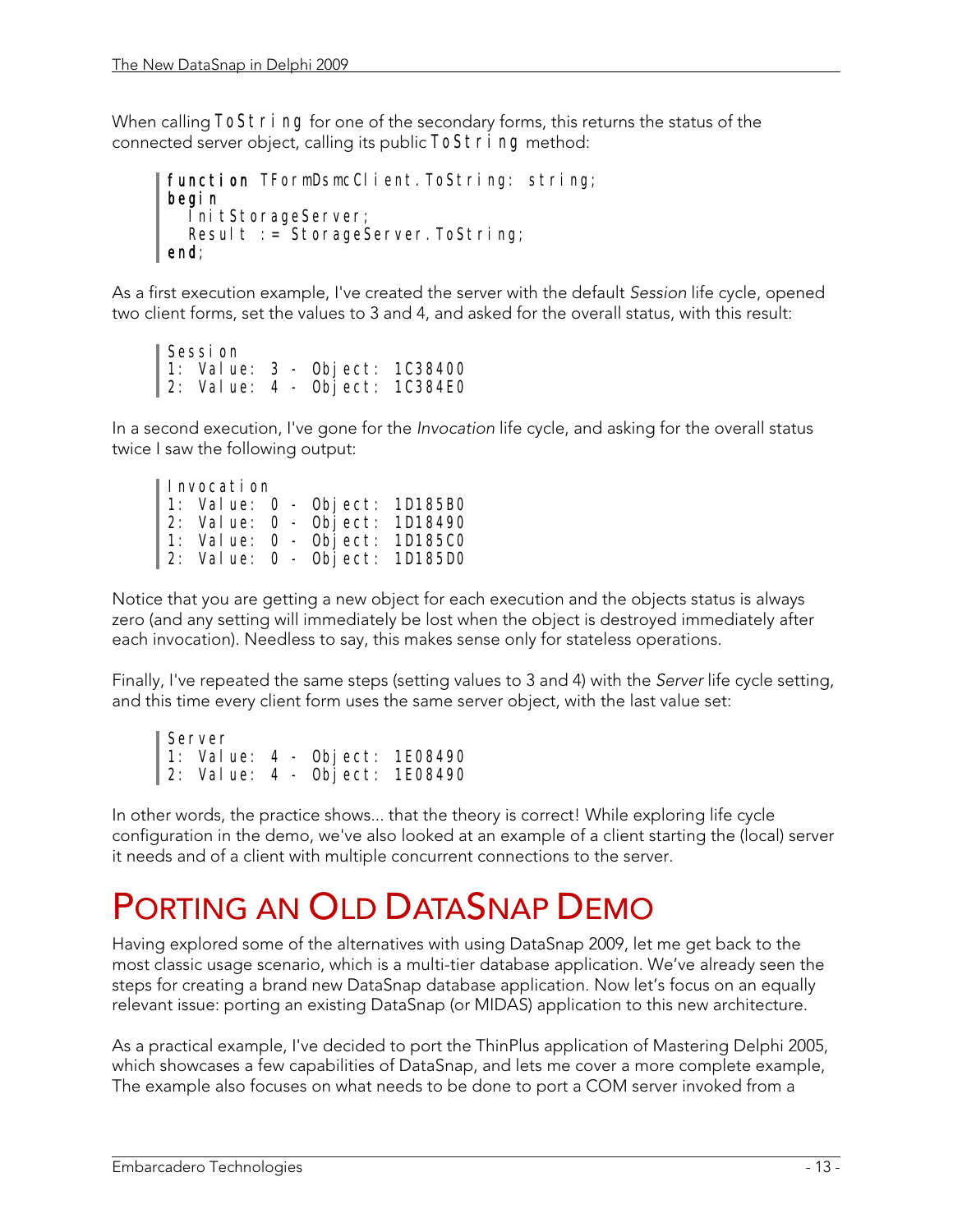client using a socket to a pure socket-based architecture. The new example (with server and client projects) is in the ThinPlus2009 folder.

Notice that porting DataSnap applications to the new architecture is an interesting option, but not a compulsory one. Traditional DataSnap servers and clients can still compile and work properly in Delphi 2009.

(The program is described in detail in the book Mastering Delphi 2005, but also in previous editions like Mastering Delphi 7. Here I'll provide only an overview of some of its features. Those books can certainly give you a broader picture of the original features of DataSnap and previously MIDAS, which are mostly still available in the Delphi 2009 version.)

#### PORTING THE SERVER

For porting the server project, I followed these steps:

- I removed the initialization section of the remote data module unit, called AppsRDM. The code removed was the call to the constructor of the TComponentFactory class.
- I also removed the UpdateRegistry class method of the TAppServerPI us class from the same remote data module unit.
- At that point I could eliminate from the uses clause of the remote data module the COM and ActiveX related units: ComServ, ComObj, VCLCom, and StdVcl.
- Next I had to remove the reference to the custom I AppServerPI us interface that was used by the project to provide custom server methods (the interface was defined in the project type library).
- I deleted the type library and RIDL file (just created when the project was opened in Delphi 2009) from the project and the disk. I also had to remove a uses statement referring to the type library unit.
- I moved the only server method (Login) from the protected section to the public section of the remote data module class, removing from it the Safecal I modifier. As the TRemoteDataModul e class is already compiled with \$MethodInfo turned on, there is no need to add this declaration to the project unit.
- Finally, I added to the main form of the program the usual trio of components (server, server class, and server transport), wired them together, and returned the TAppServerPI us in the OnGetCI ass event handler of the server class component.

That was all it took to upgrade an old DataSnap server to the Delphi 2009 version. It might seem a lot, but it was actually quite fast. Now it was time to look into the client application, one that does a few custom operations.

#### UPGRADING THE CLIENT

Porting the client application to DataSnap 2009 is generally easier than porting the server. The core step is to remove the connection components (my demo had three, as it let users experiment with the various connectivity options) and replace it with an SQLConnection and a DSProviderConnection, and make the ClientDataSet component refer to this new remote connection component.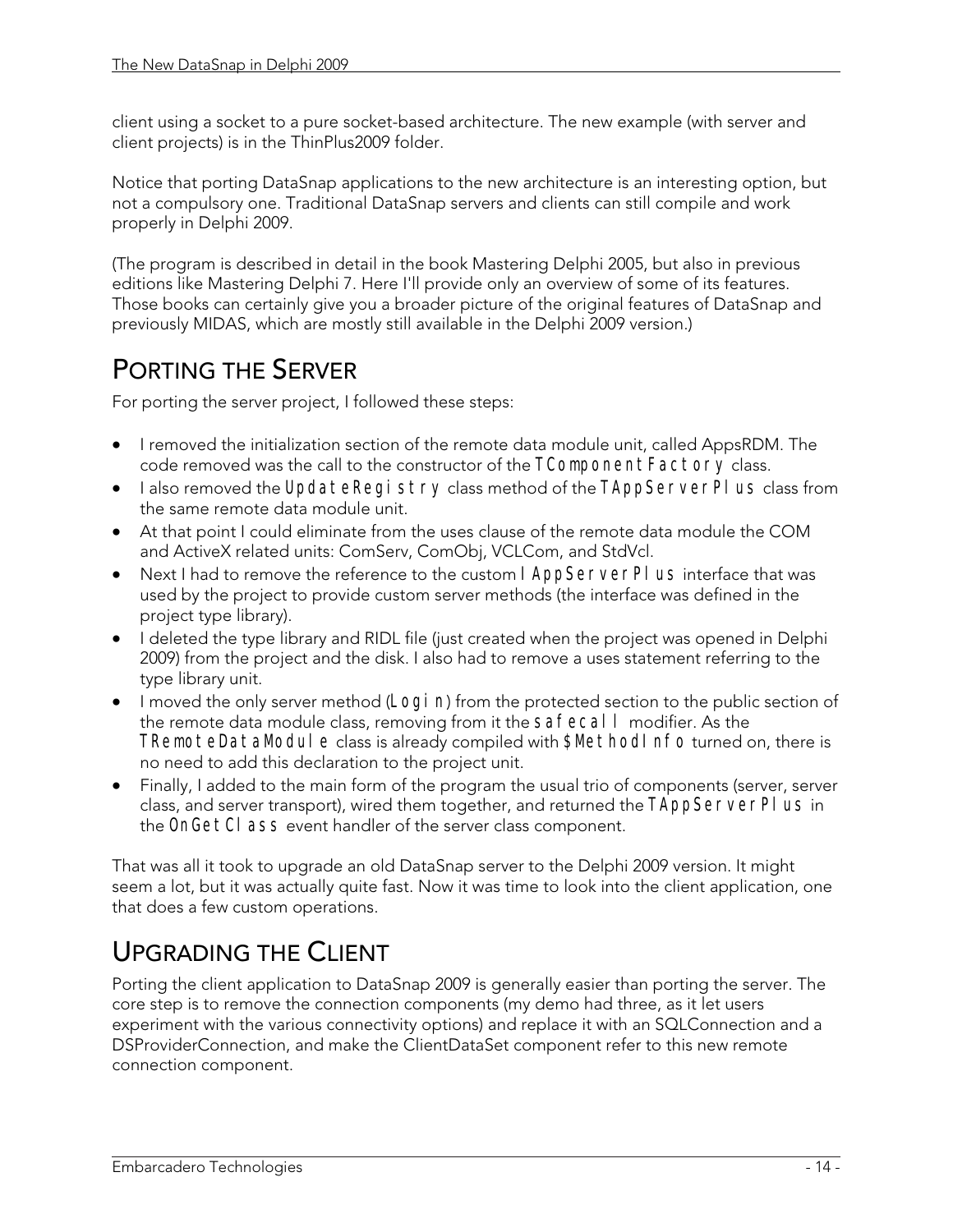The only specific code I had to change was the call to the Login server method. This took place in the OnAfterConnection of the connection component, and I've now moved it to the corresponding event of the SQLConnection component:

```
procedure TCI i entForm. SQLConnection1AfterConnect(
  Sender: T0bject);
begin 
   // was: ConnectionBroker1.AppServer. 
   // Login (Edit2.Text, Edit3.Text); 
  Sql ServerMethod1. ParamByName('Name'). AsString :=
     Edit2.Text; 
  Sql ServerMethod1. ParamByName('Password'). AsString :=
     Edit3.Text; 
  Sql ServerMethod1. ExecuteMethod;
end;
```
What this call does is to pass client login information to the server. The server validates the information and, only if it succeeds, it will let the provider expose its data. The password check is trivial, but the approach could be interesting. This is the  $Logi$  n method on the server:

```
procedure TAppServerPIus. Login(
 const Name, Password: WideString);
begin 
   if Password <> Name then 
raise Exception.Create (
 'Wrong name/password combination received'); 
 ProviderDepartments.Exported := True;ServerForm. Add ('Login:' + Name + '/' + Password);
end;
```
Notice that in case the server returns an exception this will be clearly displayed (indicating where it comes from, Remote error) on the client side, shown in Figure 3:

#### Figure 3 Clear Error Messaging for Remote Errors

| Thinplus2009client | ٠                                                       |
|--------------------|---------------------------------------------------------|
|                    | Remote error: Wrong name/password combination received. |
|                    | OK                                                      |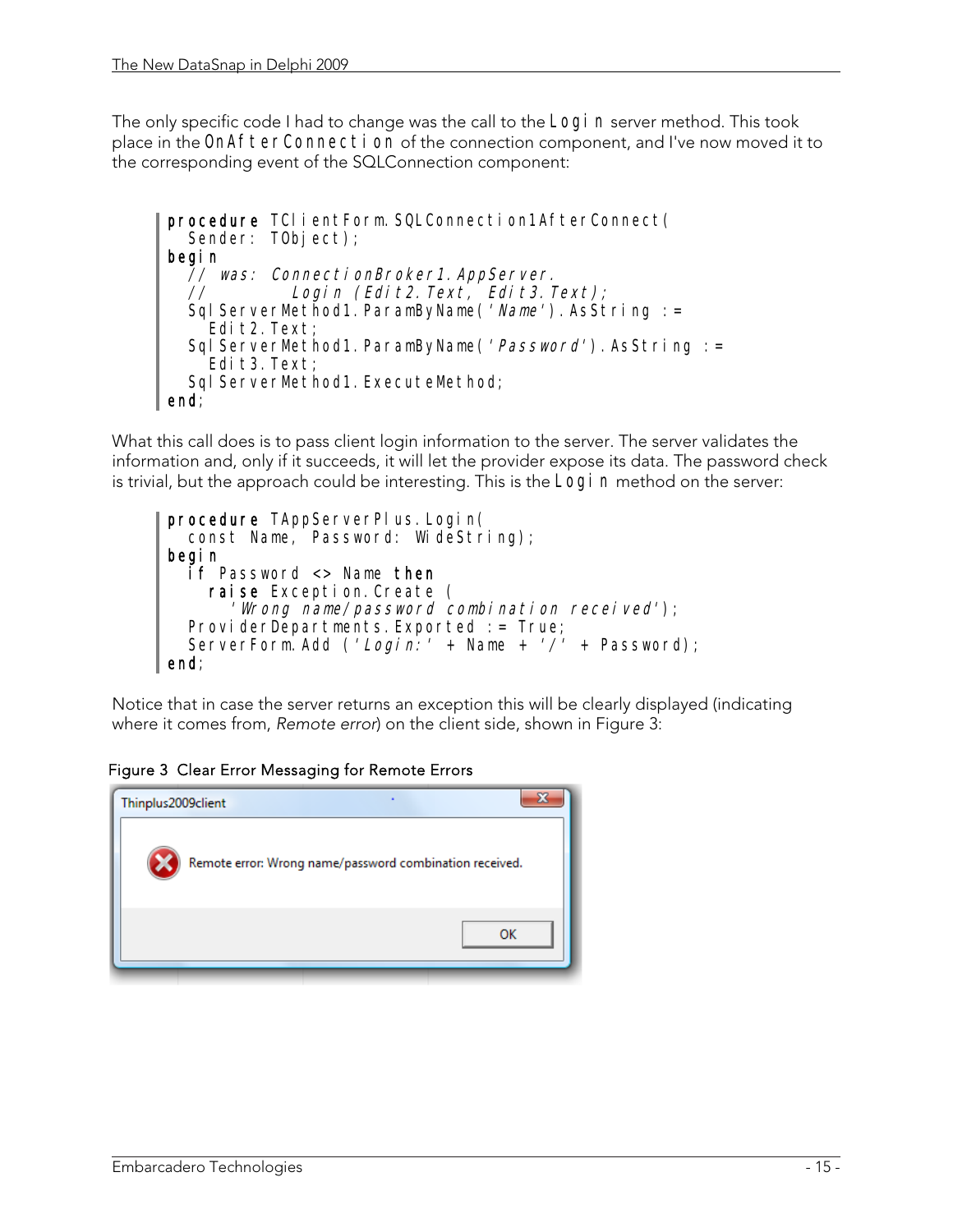#### ADVANCED FEATURES OF THINPLUS2009

I upgraded the ThinPlus client and server applications to DataSnap 2009 following the steps mentioned earlier, even if these are some rather complex DataSnap programs, with several customizations. These include fetching data packets manually, using a master/details structure, executing a parametric query, transferring extra data along with the data packets, and the custom remote login I've just covered.

It is worth having a look at these features, even if briefly, as they should help those of you that have never used DataSnap (or not a lot) to appreciate its power. Those who have used it already will figure out how easily the code can be ported to the new architecture. The server application defined a master/details structure, based on the following settings of the (respectively) provider, the master data set, the data source used to refer to it, and the details dataset that refers to the data source:

```
object ProviderDepartments: TDataSetProvider
   DataSet = SQLDepartments 
end 
object SQLDepartments: TSQLDataSet 
   CommandText = 'select * from DEPARTMENT' 
  SQLConnection = SQLConnection1
end 
object DataSourceDept: TDataSource
   DataSet = SQLDepartments 
end 
object SQLEmployees: TSQLDataSet
  Comment = 'select * from EMPLOYEE where dept_no = :dept_no' 
   DataSource = DataSourceDept 
  Params = < item 
      Name = ' dept_no'
       ParamType = ptInput 
     end> 
  SQLConnection = SQLConnection1
end
```
On the client side, the program uses a first ClientDataSet connected with the provider and a second ClientDataSet that refers to a special data set field of the first one:

```
object cds: TCI i entDataSet
   FetchOnDemand = False 
   PacketRecords = 5 
  ProviderName = 'ProviderDepartments'
  RemoteServer = DSProviderConnection1
  object cdsDEPT_NO: TStringField...
  object cdsDEPARTMENT: TStringField...
 ... 
  object cdsSQLEmployees: TDataSetField
    FieldName = 'SQLEmployees'
   end 
end 
object cdsDet: TCI i entDataSet
```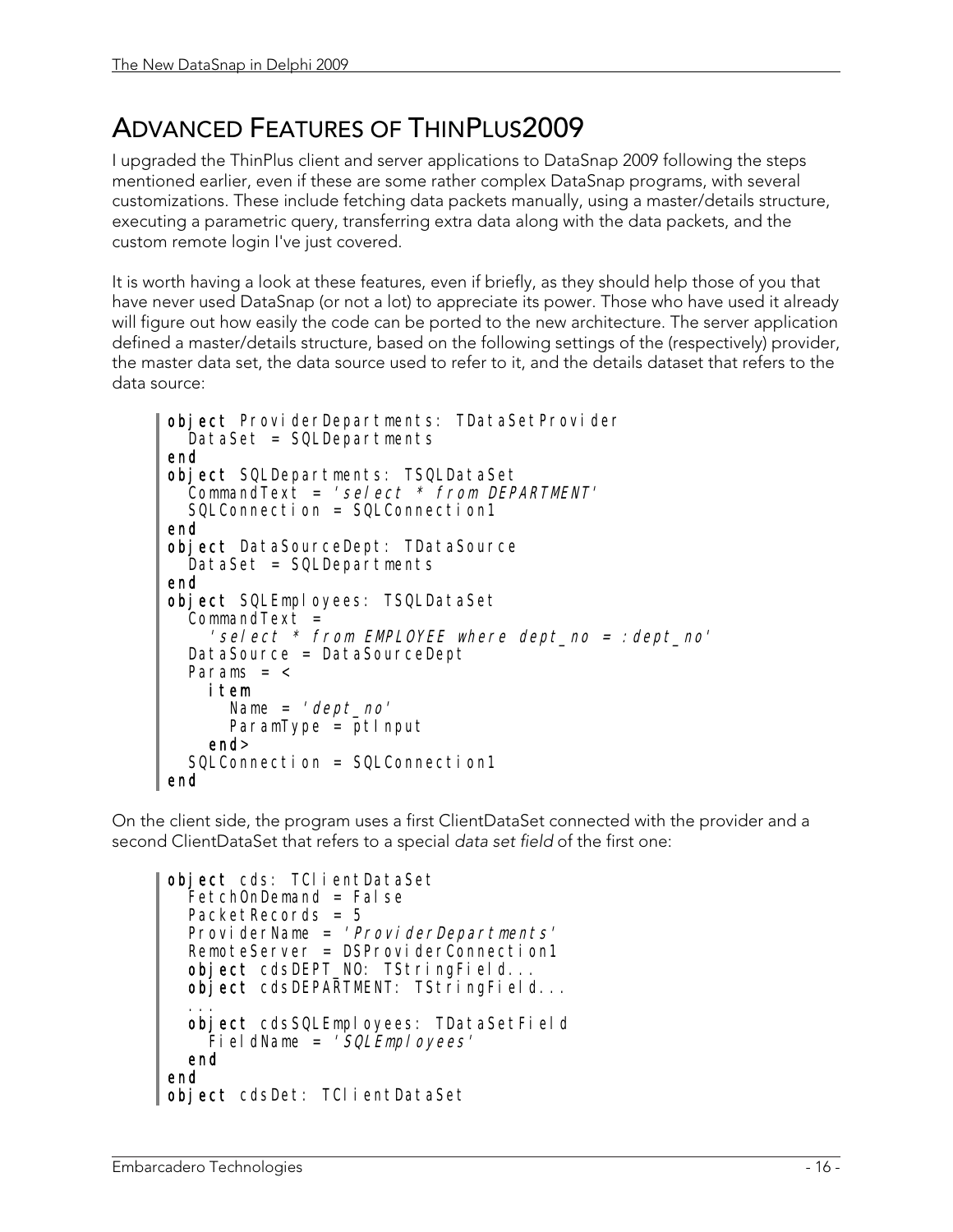#### DataSetField =  $cds$ SQLEmployees  $\vert$  end

The data of the two ClientDataSet components is displayed in two DBGrid controls. Notice how the program fetches only 5 records (as indicated in the PacketRecords property) in each data packet, and will stop fetching data after the first packet (as the FetchOnDemand property is False), even if the grid in not full. You can see this in the following snapshot of the client user interface just after opening the connection, shown in Figure 4:

| marco  | $\nabla$ Connect       |           | Fetch             |     | Apply              |   |
|--------|------------------------|-----------|-------------------|-----|--------------------|---|
| marco  |                        |           | RecCount          |     | Query              |   |
|        | DEPT_NO DEPARTMENT     |           | HEAD_DEPT MNGR_NO |     | <b>BUDGET</b>      | ▲ |
| 000    | Corporate Headquarters |           |                   | 105 | 1                  |   |
| 100    | Sales and Marketing    |           | 000               | 85  | 2                  | Ξ |
| 180    | Marketing              |           | 100               |     | 1                  |   |
| 600    | Engineering            |           | 000               | 2   | 1                  |   |
| 900    | Finance                |           | 000               | 46  |                    |   |
|        |                        |           |                   |     |                    |   |
|        |                        |           |                   |     | Þ                  |   |
| EMP_NO | FIRST_NAME             | LAST_NAME |                   |     | PHONE_EXT HIRE_DAT |   |
|        | 12 Terri               | Lee       |                   | 256 | 5/1/1990           |   |
|        | 105 Oliver H.          | Bender    |                   | 255 | 10/8/1992          | Ξ |

Figure 4 Client Interface of the ThinPlus Application

Following data packets are fetched manually, as the user clicks the corresponding button:

procedure TCI i entForm.btnFetchClick(Sender: TObject); begin  $\texttt{b}$ tnFetch. Caption := IntToStr (cds. GetNextPacket); end;

In the button caption, the program shows how many records it fetched in each packet. This will be 5 while there are enough records, then the number or remaining records, and finally zero when all the records have already been retrieved. At each fetch request the client DBGrid will show more data, and its scrollbar will be updated accordingly. You can also use the bntRecCount button to ask how many records have been retrieved so far.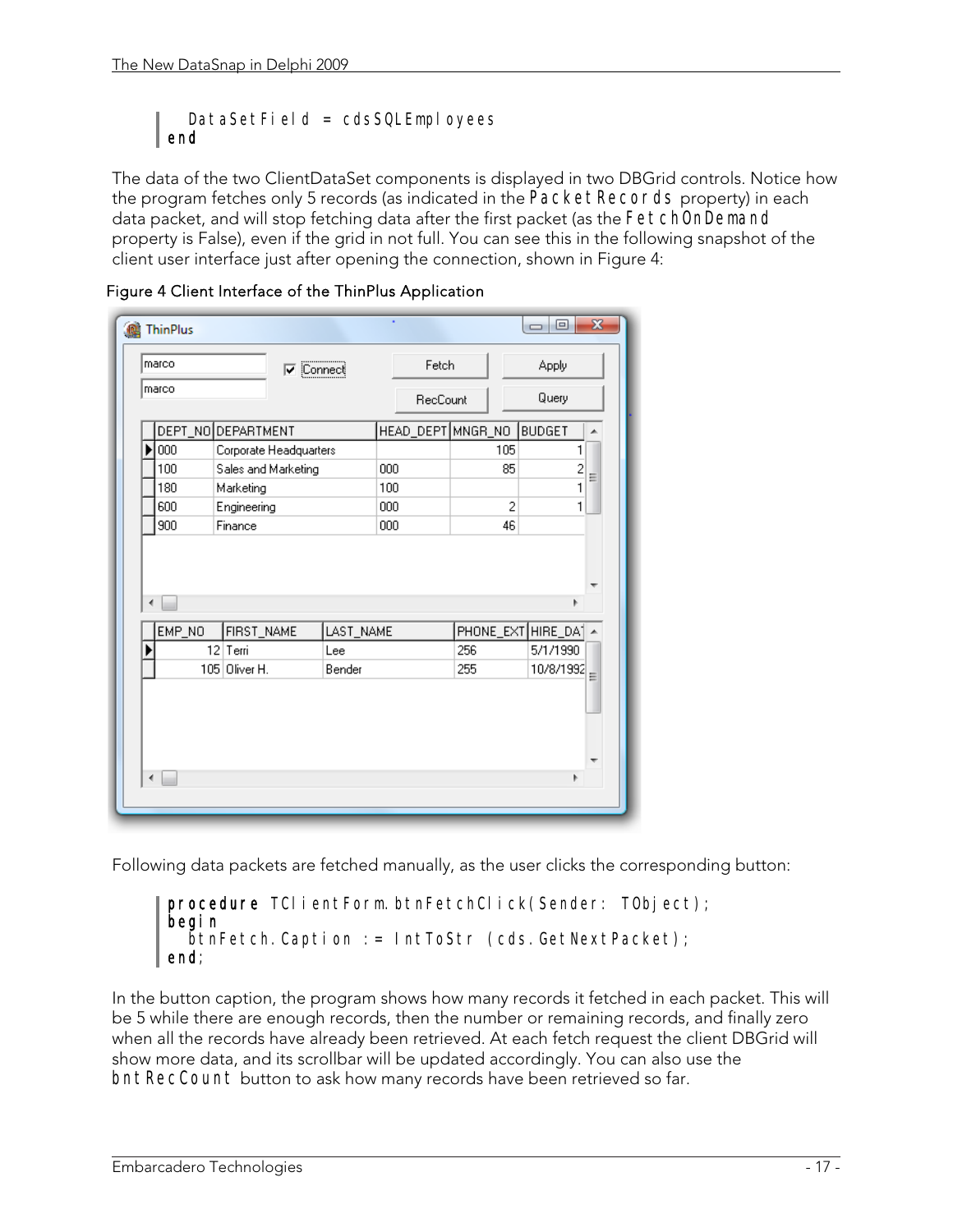The client program has a second form, displayed by pressing the Query button, with another client dataset. This ClientDataSet component is connected with a parametric query defined by the server as:

```
object SQLWithParams: TSQLDataSet 
   CommandText = 
     'select * from employee where job_code = :job_code' 
  Params = < item 
      DataType = ftString
      Name = 'job_code'
 ParamType = ptInput 
Value = 'Eng'
     end> 
  SQLConnection = SQLConnection1
end
```
The client program has a list box, filled at design time with the department names, which is used to pass the proper parameter to the server. Notice that to write this code you have first to update the definition of the parameters, an operation you can do at design time by using the corresponding component editor command for the ClientDataSet component. This is the call used on the client to execute the remote parametric query:

```
procedure TFormQuery.btnParamClick(Sender: TObject);
begin 
 cdsQuery. Close;
 cdsQuery. Params[0]. AsString := ComboBox1. Text;
  cdsQuery.Open; 
 ...
```
On the server, when this query is executed the OnGetDataSetProperties event of the provider adds extra information to the returned data packet:

```
procedure TAppServerPIus.
  ProviderQueryGetDataSetProperties(Sender: TObject;
  DataSet: TDataSet; out Properties: OleVariant);
begin 
  Properties := VarArrayCreate([0, 1], varVariant);
Properties[0] := \text{VarArrayOf}(\text{['Time', Now, True]}); Properties[1] := VarArrayOf([ 
     Param', SQLWithParams. Params[0]. AsString, False]);
end;
```
Notice that the use of variant array parameters still works, even if the transport mechanism used by DataSnap 2009 is now different. On the client side, the **btnParamCl i ck** event handler has two more lines of code to retrieve these extra properties from the data packet:

```
Caption := 'Data sent at ' + TimeToStr (TDateTime (cdsQuery.GetOptionalParam('Time')));
Label 1. Caption := 'P\hat{a}ram ' +cdsQuery. GetOptional Param('Param');
```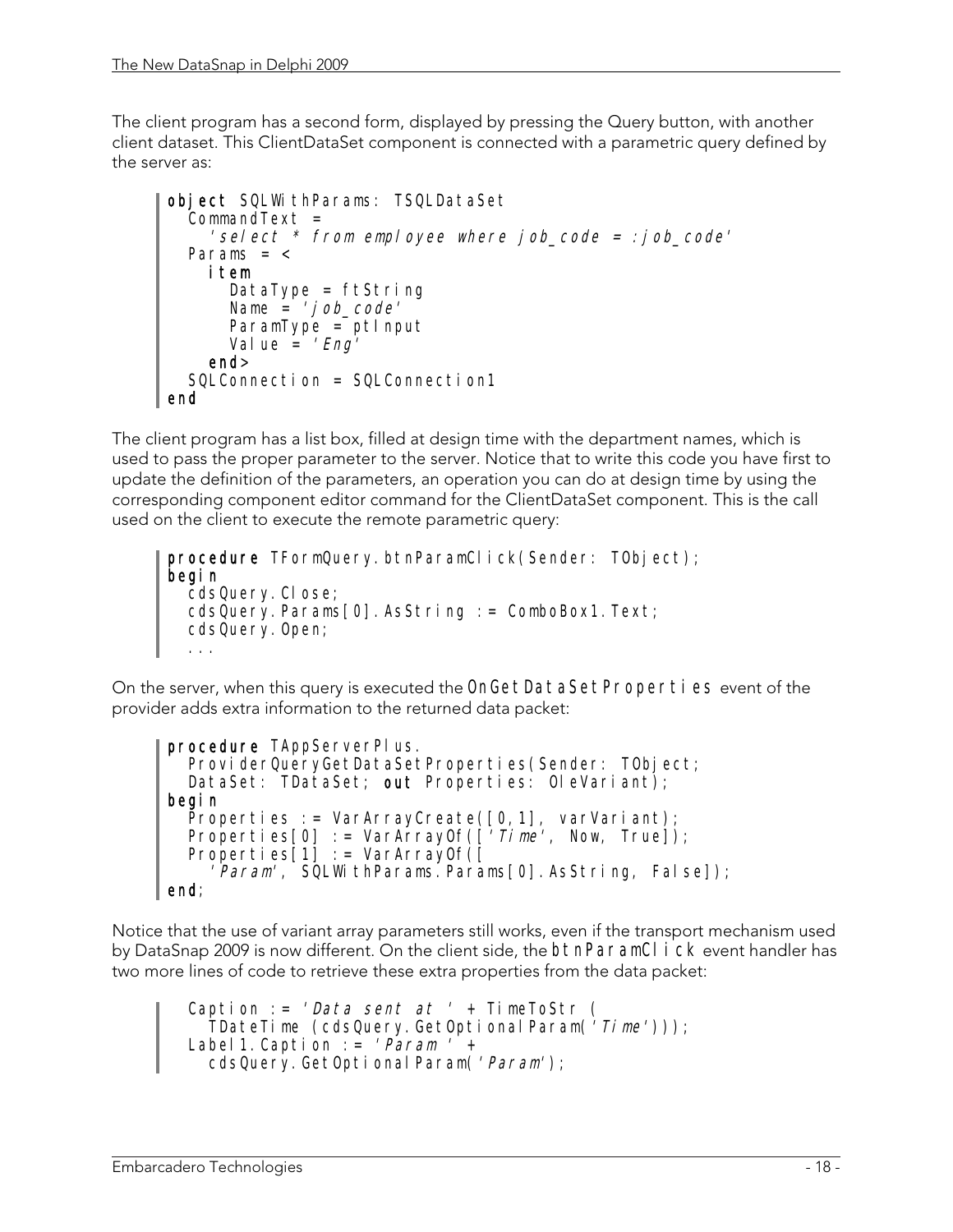There are a few more features in DataSnap that have been moved over to the new version, but this overview of the ThinPlus2009 program (mostly unchanged from its original version written in Delphi 6) should be enough for my goals: Show you the power of DataSnap and how easy it is to migrate even a complex application to the Delphi 2009 socket-based (and COM-free) version of DataSnap.

# **CONCLUSION**

In this paper I've covered one the most significant updates in terms of the component library in Delphi 2009: the new DataSnap architecture for building multi-tier applications without having to resort to COM. You can use DataSnap 2009 for database programming, but also to easily call any server-side method.

Multitier applications based on sockets and with no need for COM registration either at the client or the server-side simplify deployment and make it easier to work with firewalls. DataSnap 2009 leverages the existing DataSnap architecture, a very powerful multi-tier architecture that allows you deploy some of the business logic in the middle tier, opening it up to a more modern (and native) approach. The new DataSnap in Delphi 2009 offers foundations for future extensions, like an HTTP transport protocol.

Finally, the recently shipping Delphi Prim (and new Delphi for .NET development environment by CodeGear) has the ability to create client applications for DataSnap 2009. As an example, you could create an ASP.NET project that connects to a database through a DataSnap 2009 server written in Delphi and compiled for Win32.

It is likely that further extensions will let you use DataSnap for moving data and issuing requests in other scenarios, but the current TCP/IP architecture is already a solid foundation that makes DataSnap 2009 a more flexible solution that its previous version and of many competing approaches.

## ABOUT THE AUTHOR

This paper has been written for Embarcadero Technologies by Marco Cantù, author of the bestselling series Mastering Delphi. The content has been extracted from his latest book "Delphi 2009 Handbook", http://www.marcocantu.com/dh2009. You can read about Marco on his blog (http://blog.marcocantu.com) and reach him at his email address: marco.cantu@gmail.com.